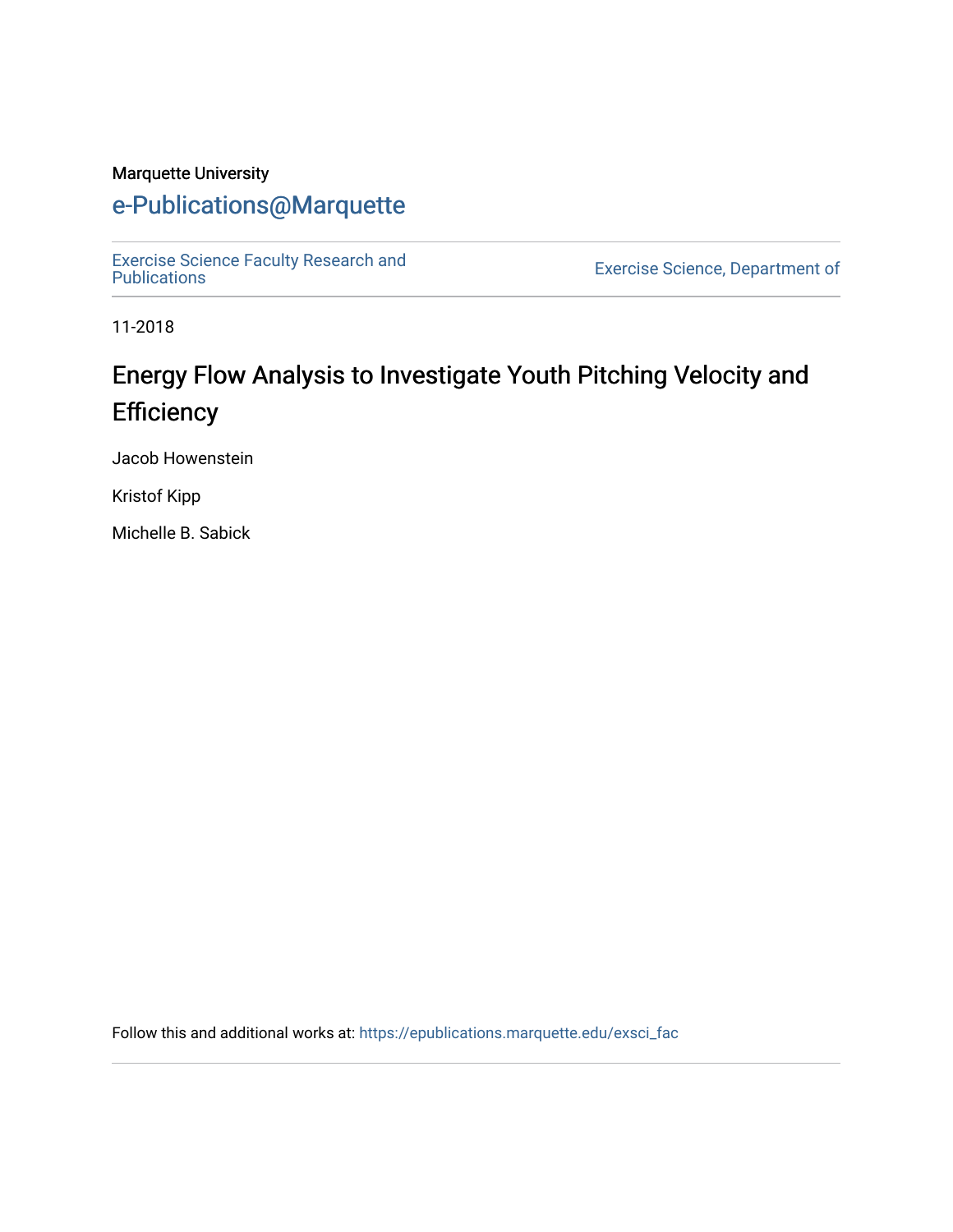**Marquette University**

# **e-Publications@Marquette**

# *Exercise Science Faculty Research and Publications/College of Health Sciences*

*This paper is NOT THE PUBLISHED VERSION;* **but the author's final, peer-reviewed manuscript.** The published version may be accessed by following the link in the citation below.

*Medicine & Science in Sports & Exercise*, Vol. 51, No. 3 (November 2018) : 523-531[. DOI.](https://insights.ovid.com/crossref?an=00005768-201903000-00017) This article is © American College of Sports Medicine and permission has been granted for this version to appear in [e-Publications@Marquette.](http://epublications.marquette.edu/) American College of Sports Medicine does not grant permission for this article to be further copied/distributed or hosted elsewhere without the express permission from American College of Sports Medicine.

# Energy Flow Analysis to Investigate Youth Pitching Velocity and Efficiency

Jacob Howenstein Department of Biomedical Engineering, Saint Louis University, St Louis, MO Kristof Kipp Department of Physical Therapy, Marquette University, Milwaukee, WI Michelle B. Sabick Department of Biomedical Engineering, Saint Louis University, St Louis, MO

# Abstract

#### Purpose

The purposes of this study were 1) to investigate the transfer of energy through the kinetic chain by youth baseball pitchers during the pitching motion and 2) to provide insight into how the total magnitude of energy flow and its linear and rotational components relate to both velocity and joint torque per unit increment of pitch velocity (joint load efficiency).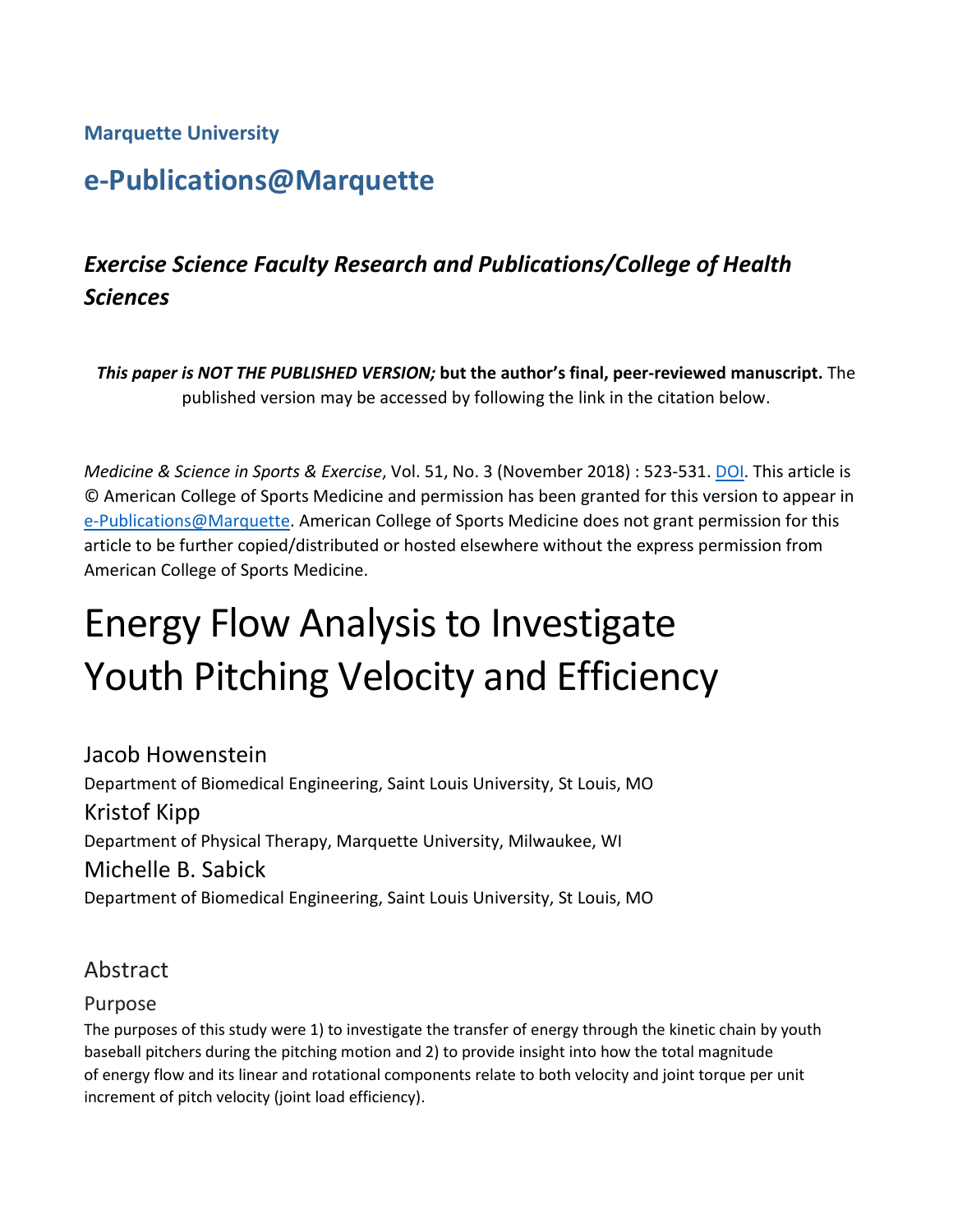#### [Methods](https://journals.lww.com/acsm-msse/fulltext/2019/03000/Energy_Flow_Analysis_to_Investigate_Youth_Pitching.17.aspx#HA1-17)

Twenty-four youth baseball pitchers participated in this study. Data collection occurred in an indoor research laboratory equipped with a 14-camera infrared motion capture system and an instrumented pitcher's mound with embedded force plates. Energy flow was calculated by integrating power transfer into and out of each segment. The magnitudes of key instances of energy flow were compared to pitch velocity and velocitynormalized joint torques using simple linear regressions.

#### [Results](https://journals.lww.com/acsm-msse/fulltext/2019/03000/Energy_Flow_Analysis_to_Investigate_Youth_Pitching.17.aspx#HA2-17)

All of the energy flow variables calculated had a significant correlation to pitch velocity. Energy flow into the arm from the trunk had the strongest correlation to velocity of any variable investigated (*r* = 0.900, *P* = 0.000). The total magnitude of energy flow into the trunk had a significant correlation to increased horizontal shoulder adduction efficiency and shoulder internal rotation efficiency. The magnitude of energy flow into the trunk by only joint forces had a significant correlation to increased horizontal shoulder adduction efficiency, shoulder internal rotation efficiency, and elbow varus efficiency.

#### **[Conclusions](https://journals.lww.com/acsm-msse/fulltext/2019/03000/Energy_Flow_Analysis_to_Investigate_Youth_Pitching.17.aspx#HA3-17)**

Energy flow analysis is an effective tool providing quantitative assessment of the kinetic chain to gain a deeper understanding of how energy moves through an athlete, and how specific pitching mechanics impact this movement. The results of this study support the importance of generating energy flow throughout the body to produce high velocities and energy flow through the trunk to increase pitch efficiency.

In baseball pitching, shoulder and elbow injuries are prevalent given the ballistic nature of the motion  $(1,2)$ . Certain overuse injuries that were once predominantly seen in older pitchers, such as ulnar collateral ligament injury, have begun to permeate to younger athletes ( $1/3-7$ ). Proposed explanations for the rise of injuries at the youth level have included a greater volume of pitches thrown, playing year-round baseball, playing for multiple teams, early specialization, and increased pressure to perform at a young age [\(1,3,4,8,9\)](https://journals.lww.com/acsm-msse/fulltext/2019/03000/Energy_Flow_Analysis_to_Investigate_Youth_Pitching.17.aspx#R1-17). Multiple studies have investigated youth pitching kinematics and joint kinetics; however, there is still no consensus on optimal pitching technique for youth pitchers, especially given the unique aspects of the developing musculoskeletal system  $\left(\frac{2,6,7,10-17}{2}\right)$ . Because repetitive microtrauma may lead to acute injuries, understanding how youth pitchers can achieve high-performance levels with minimal joint loads could yield important information to help reduce the risk of injury in these athletes  $(2.10-12.18,19)$ .

Baseball pitching is an application of an open kinetic chain. Pitchers begin by generating mechanical energy in the lower extremities and transfer it through the trunk and into their dominant arm, ultimately propelling the ball toward home plate  $(20,21,22)$ . Optimal transfer of energy between segments is critically dependent on the correct muscle activation and timing of sequential steps during the pitching motion  $(10,19,20)$ . It has also been proposed that less optimal management of the kinetic chain earlier in the delivery may subject the pitcher to larger upper-extremity joint torques  $(19,21,23,24)$ . On the other hand, an optimal, or more efficient, pitching technique would be characterized by higher-energy generation and transfer coupled with relatively low shoulder and elbow joint torques  $(10,11,19)$ .

Multiple studies have documented the importance of the kinetic chain and the timing of key events during the pitching motion  $(10,19,20,22,25)$ . However, the tools used to evaluate the sequence and timing of movements of the body during the baseball pitching motion have been limited. These analyses have focused primarily on correlations between the magnitude of peak rotational velocities, timing of key kinematic events, and the duration of specific phases in relation to upper-extremity kinetics or ball velocity  $(10-12,18,19)$ .

Energy flow (EF) analysis is a technique that offers certain advantages over the standard motion analysis techniques of previous research studies. Energy flow analysis is an extension upon a segment power analysis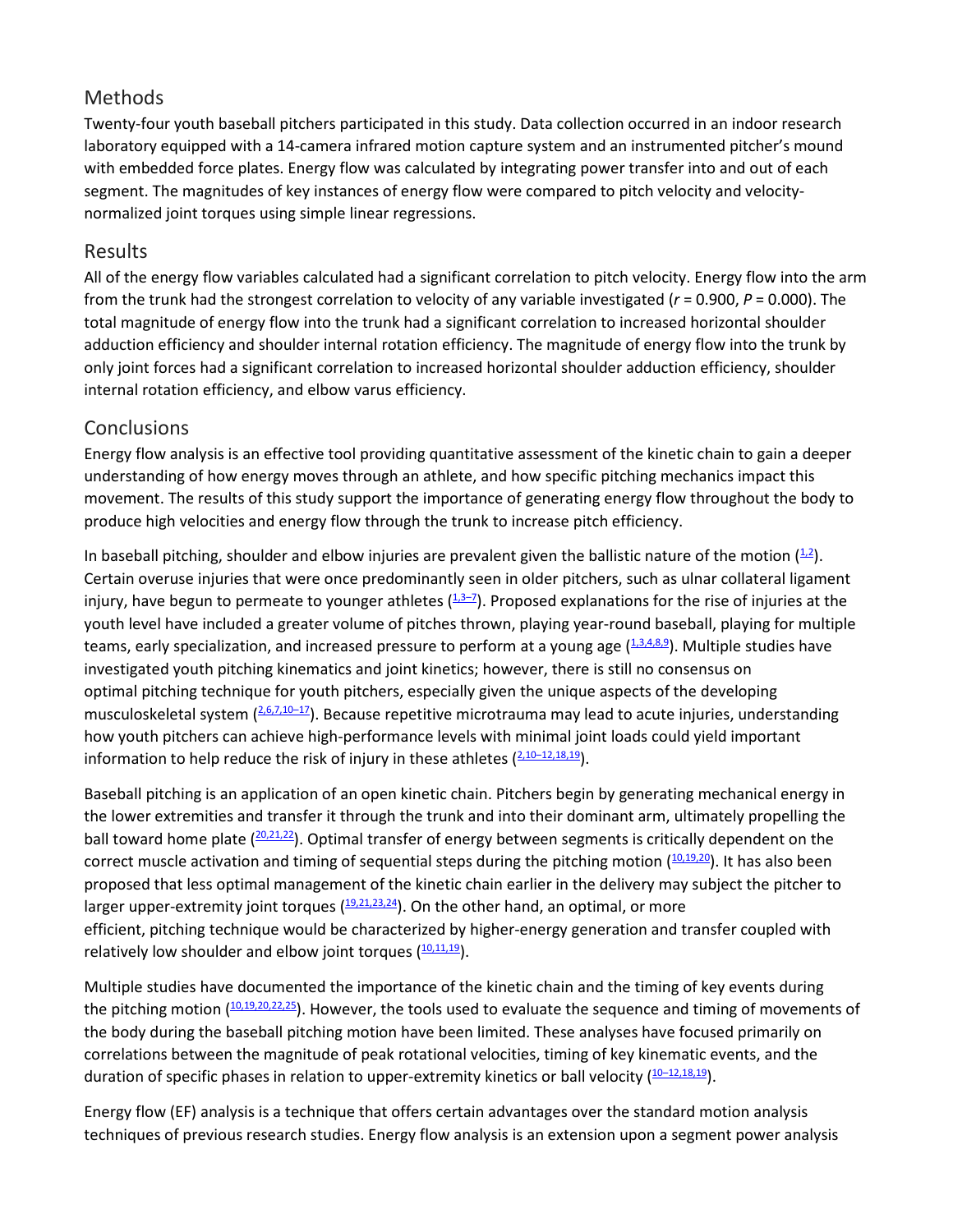that quantifies how energy is both generated and transferred among body segments  $(26.27)$ . Therefore, it allows researchers to determine how energy is generated and the direction, method, and efficiency by which it is transferred through the kinetic chain. Additionally, EF analysis can calculate the contribution of individual joint contact forces and joint torques to the transfer, generation, or absorption of energy across a joint. These components of the total EF allow for an additional depth of insight that could be particularly useful in baseball pitching because it involves both linear and rotational motion of a large number of body segments. Understanding the relative contributions of linear and rotational energy of individual body segments could lead to greater understanding into the interconnected aspects of pitching mechanics overall.

Energy flow analysis has been previously used to investigate the tennis serve  $(26)$ , which is single-arm, open kinetic chain movement similar to pitching. The study found that athletes who transferred more energy from their trunk into their dominant arm not only had higher serve velocities but also were less likely to suffer overuse injuries. This finding provided some of the first empirical evidence that higher serve speeds are not necessarily related to greater loads on the arm or greater risks for injury.

Previous pitching research looking at youth athletes has largely focused on how upper-extremity and trunk kinematics relate to either shoulder and elbow joint loading or to ball velocity. These studies have found that larger athletes with higher pitch velocities are subjected to higher joint loads and increased risk for injury (<sup>1,4,8,9,28,29</sup>). Additionally, many of the kinematic parameters that relate to reduced joint loading are also related to a decrease in ball velocity  $(6,19,30)$ . In short, previous studies have either identified nonmodifiable factors that relate to pitch velocity, or factors that improve pitch safety at the expense of pitch velocity. These findings are difficult for coaches and players to use, because they are forced to weigh the tradeoffs between performance and safety. Investigating joint loads with respect to pitch velocity, as the athlete's peak joint moment per mph of pitch velocity, for example, would provide an indicator of pitch efficiency and would allow coaches to evaluate the effects of pitch mechanics on both performance and indicators of injury risk  $(11,18,19)$ .

The purposes of this study were  $(1)$  $(1)$  to investigate the transfer of energy through the kinetic chain by youth baseball pitchers during the pitching motion and  $(2)$  $(2)$  to provide insight into how the total magnitude of energy flow and its linear and rotational components relate to both pitching efficiency and velocity. The longterm goal of this project is to gain a better understanding of the underlying mechanics of energy transfer through the kinetic chain and to identify whether certain techniques can lead to improved velocity and decreased injury risk in youth pitchers.

## Methods and Materials

#### Participants.

Twenty-four youth baseball pitchers, 19 right-handed and 5 left-handed, participated in this study. The subjects for this convenience sample were recruited by word of mouth through local youth baseball coaches. Athletes were asked to fill out an initial screening questionnaire regarding pitching injury history and their experience level. All pitchers were between the ages of 9 and 13 yr and had at least 1 yr of prior pitching experience. Exclusion criteria included any injury that affected their ability to pitch, or an unorthodox throwing motion as determined by the research team. No subjects were ultimately excluded based on the criteria. Upon arriving at the laboratory, the subjects and guardian were asked to sign an informed consent and assent documents before any testing occurred. The use of human subjects was approved by the institutional review board at Marquette University.

#### Instrumentation.

All testings occurred in an indoor research laboratory equipped with a 14-camera infrared motion capture system at 250 Hz (Vicon, Oxford, UK) and a custom pitcher's mound containing two embedded force plates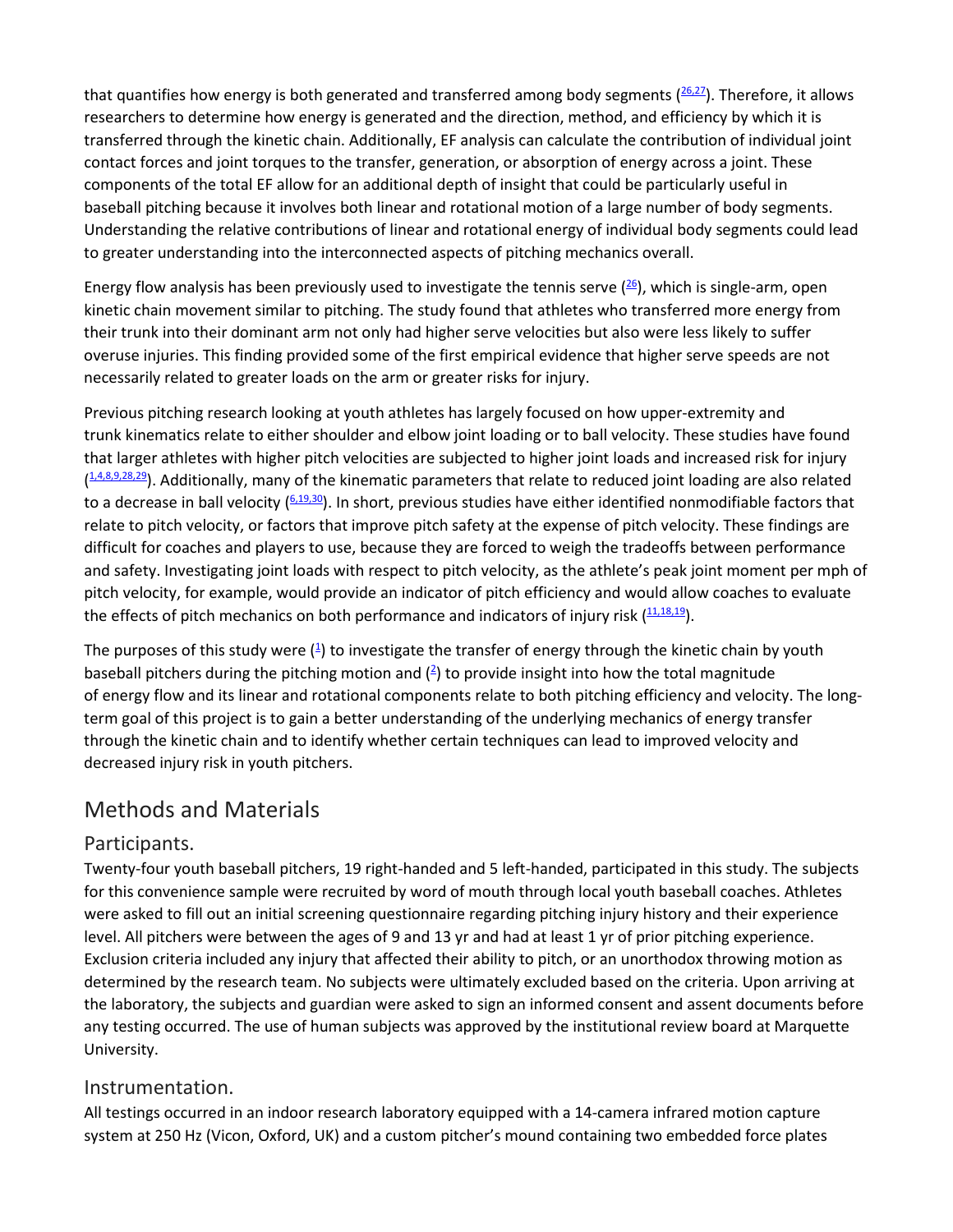(Kistler, Winterthur, Switzerland); one under the pitching rubber and one under the landing area. The force plate under the landing area was mounted on an aluminum track that allowed the location of the plate to be adjusted based on the pitcher's natural stride length. Pitchers were asked to simulate their pitching motion on the mound, upon arriving at the laboratory, to determine their natural landing location. The force plate was then adjusted to the appropriate position, by a member of the research team, while the athlete warmed up.

#### Marker set.

The full-body marker used in this study combined an upper-extremity marker set consistent with ISB recommendations (31) with a lower-extremity marker set used previously (25). The marker set consisted of 32 individual skin-mounted markers and seven marker clusters (Fig. 1). Individual tracking markers for the trunk were placed on the xiphoid process, sternal notch, spinous process of the seventh cervical vertebrae, spinous process of the eighth thoracic vertebrae, and the left and right acromion processes. Individual tracking markers for the pelvis were placed on the right and left iliac crests, right and left anterior superior iliac spines, and the right and left posterior superior iliac spines. Individual tracking markers for the foot were placed on the outside of the shoe at the 1st and 5th metatarsals and heel. Ten markers were used solely for calibration and were located bilaterally on the medial and lateral femoral condyles, and on the medial elbow, lateral elbow, medial wrist, lateral wrist, 2nd metacarpal, and 5th metacarpal of the dominant arm. Marker clusters to track the segments during pitching trials were attached bilaterally on the lateral aspects of the subjects' shanks and thighs, as well as on the upper arm, forearm, and hand of their throwing arm.

#### Calibration.

Two calibration trials were utilized to establish segment coordinate systems. For the first trial, the subjects stood motionless in anatomical position with both the tracking and calibration markers attached. The second calibration trial was used to calculate the location of the shoulder joint center using a dynamic joint calculation procedure in Visual3D (C-Motion, Germantown, MD) (32). The calibration trial was captured with the athlete standing in anatomical position while making small forward arm circles of approximately 15- for approximately 2 s.



FIGURE 1 Marker placement. Open dots indicate calibration markers and filled dots indicate tracking markers.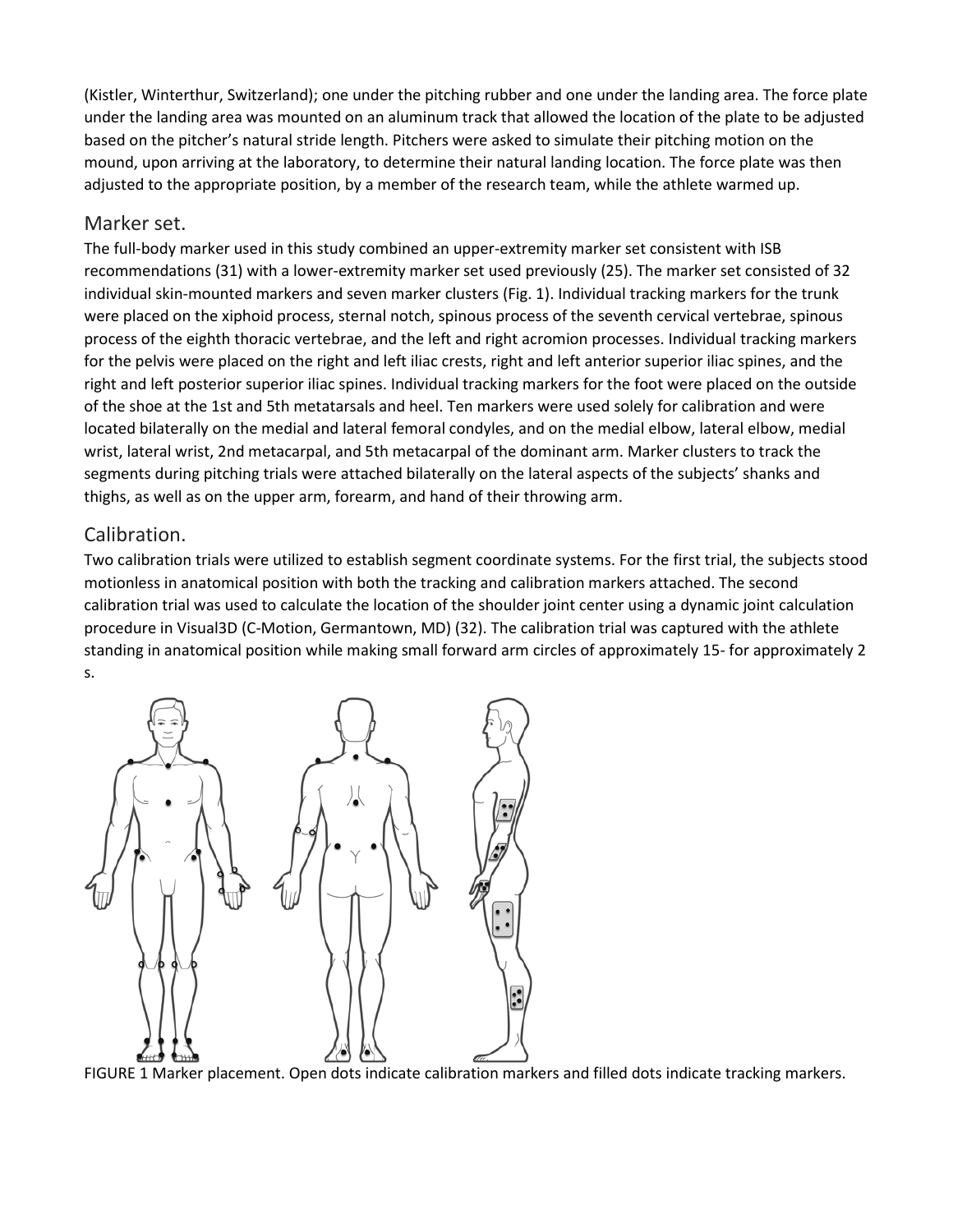#### Coordinate systems

The trunk and upper-extremity coordinate systems were established using ISB recommendations  $(31)$ . The pelvis coordinate system was defined using the CODA pelvis (Charnwood Dynamics Ldt., UK) in Visual3D. During the pitching trials, rigid marker clusters on the dominant arm and lower extremities were used to track the segment orientations.

The standard forearm coordinate system used the elbow joint center and the midpoint between the medial and lateral wrist markers as the proximal and distal endpoints, respectively, to define the superior–inferior (S-I) axis. The anterior–posterior (A-P) axis was formed as the vector normal to the plane formed by the elbow joint center, the medial wrist marker, and the lateral wrist marker. The medial–lateral (M-L) axis was defined as the vector normal to the S-I and A-P axes. This coordinate system was used for elbow kinematics. However, because forearm pronation rotates the M-L and A-P axes of the forearm when using this coordinate system, a secondary forearm coordinate system was utilized for calculating the elbow varus moment. The varus moment is defined as the moment around the axis normal to long axis of the forearm and the flexion–extension axis of the elbow. Therefore, the secondary forearm coordinate system established one axis to always meet this definition by defining it normal to the plane formed by the wrist joint center, the medial elbow marker, and the lateral elbow marker. This coordinate system was only used to calculate the elbow varus moment.

#### Data collection

Pitchers were allowed unlimited time to warm-up as they would for a normal game. After the warm-up, the marker set was attached to the subjects. The pitchers were then instructed to throw as many practice pitches from the mound in the laboratory as they wanted until they were comfortable with the markers and mound. Once ready, each pitcher threw 15 maximal effort fastballs toward a hanging strike zone 46 ft from the pitching rubber. The fastest three strikes thrown for each pitcher were chosen for analysis.

#### Data analysis

Marker coordinate data were filtered using a fourth-order, 14 Hz, zero-lag, low-pass Butterworth filter and the force plate data were filtered with a fourth order, 300 Hz, zero-lag, low-pass Butterworth filter. Joint forces and torques were calculated using standard inverse dynamics equations using Visual3D software. Energy flow was quantified using a segment power analysis for the drive leg, pelvis, trunk, and throwing arm  $(2^2)$ . The rate of work done on each segment by the joint forces (JFP; equation 1) and joint torques (STP; equation 2) were calculated at the proximal and distal ends of each segment. These powers can be summed to calculate the total segment power (SP; equation 3), or they could be utilized individually  $(26.27)$ .

| $JFP = (joint reaction force) \times (linear joint velocity)$ | $[1]$             |
|---------------------------------------------------------------|-------------------|
| $STP = (joint moment) \times (segment angular velocity)$      | $\left[ 2\right]$ |
| $SP = JFP_{prox} + STP_{prox} + JFP_{dist} + STP_{dist}$      | $\left 3\right $  |
| $SP_{prox} = JFP_{prox} + STP_{prox}$                         | [4]               |

When the total SP is integrated over a specified interval of time, the result is net energy transfer into or out of the segment. In addition, the JFP or STP at the proximal or distal end of a segment can be integrated to find the energy transfer at the specific joint attributed to joint forces or muscular contributions, respectively. The power variables for each segment were integrated over the period that they were positive to calculate the energy the segment gained, and integrated over the period that they were negative to calculate the energy transferred out of the segment. The time interval of integration for each segment varied due to the sequential activation through the kinetic chain. Therefore, the specific intervals of energy generation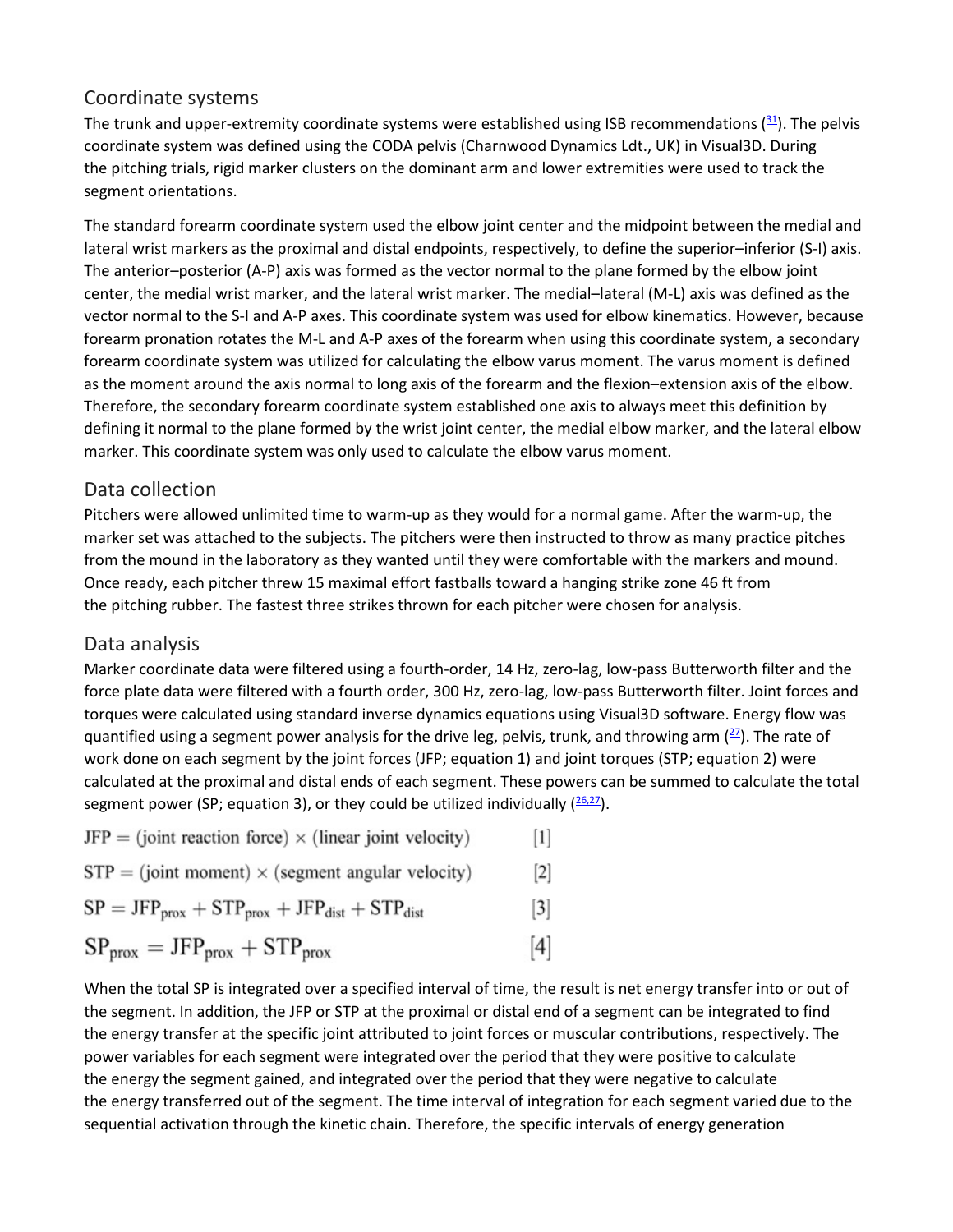and energy transfer occurred earlier for proximal segments and later for more distal segments. Energy flow during the pitch was analyzed starting when pitcher's stride leg reaches its maximum height at the beginning of the motion and ending when the ball is released.

The primary EF variables calculated included EF into the pelvis through the drive hip, EF into the trunk, EF into the arm from the trunk, EF into the upper arm, EF into the forearm, and EF into the hand. Energy flow into the pelvis was calculated during the interval from maximum stride knee height to stride foot contact. Energy flow into the trunk, upper arm, forearm and hand were calculated during the period from stride foot contact to ball release. In addition, the magnitudes of the components of the total EF produced by joint forces or joint torques were calculated for the pelvis, trunk, and arm.

Because the pelvis and trunk energy transfer exhibits distinct periods of linear and rotational motion during the pitching motion, energy transfer by JFP and STP occurred over a different time interval. The components of power transfer for these two segments were integrated separately and then summed together to calculate total energy flow through the segment  $(Fig. 2)$ . Other segments did not exhibit this separation between rotational and linear motion, and thus, the energy transfer was calculated based on total segment power. As shown in the figure, the positive power transfer from the pelvis to trunk by joint forces was calculated as the shaded positive area under the "Pelvis to Trunk JFP" curve. The energy into the trunk by joint torques was calculated as the positive area under the "Trunk STP" curve. The two results were then summed to calculate the total EF into the trunk. In the case of JFP at the drive hip and JFP between the pelvis and trunk, these variables were calculated only in the direction of the pitch to remove influences in the calculations from extraneous lateral motion and energy the segment loses from decreases in gravitational potential energy.



FIGURE 2 Power transfer through the pelvis and trunk.

In this study, the term "joint load efficiency" is used to describe key joint torques at the shoulder and elbow that have been normalized to body mass, height, and pitch velocity, such that they represent joint load per increment of velocity (i.e., elbow varus torque per miles per hour) as proposed in previous research  $(11,18,19)$ . The three upper-extremity joint torques investigated in this study were horizontal shoulder adduction, shoulder internal rotation, and elbow varus torque. Energy flow variables were compared with pitch velocity and the joint load efficiencies with simple linear regressions using the SPSS statistical software package (Armonk, NY).

## RESULTS

The mean age for subjects is this study was  $11.1 \pm 1.3$  yr with a range of 9 to 13 yr. The mean subject mass was 45.5 ± 11.9 kg and the mean subject height was 1.549 ± 0.116 m. The mean velocity of the three fastest pitches from each subject was  $23.5 \pm 3.3$  m·s<sup>-1</sup> (52.6 ± 7.3 mph). The kinematic and kinetic variables from this study were comparable to values reported in previous research  $(2,10,12)$ . The average values across the subject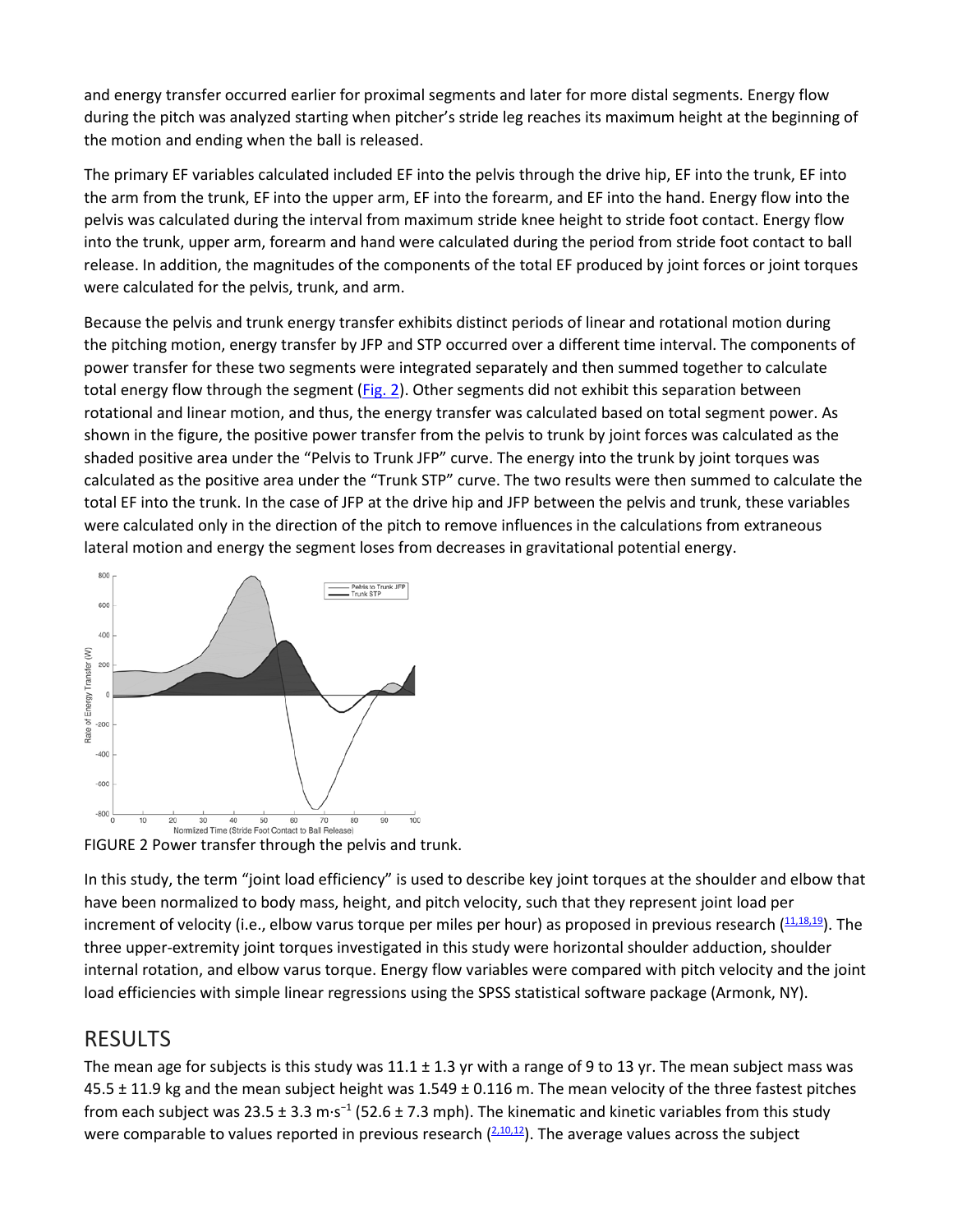population for elbow varus moment are shown below with error bars equal to the standard deviation of the data at each point normalized in time from stride foot contact to ball release [\(Fig. 3\)](javascript:void(0)). The mean peak varus moment for the subject population was 29.7 ± 13.1 N·m and the mean peak shoulder internal rotation was 31.8 ± 13.8 N·m.



FIGURE 3 Mean (±SD) normalized elbow varus moment as a function of time normalized from stride foot contact to ball release.

The average magnitudes of EF into the pelvis, trunk, total arm, upper arm, forearm, and hand are shown below (Fig. 4). As evident by the large error bars, there was significant variation between subjects based on size and skill level.



FIGURE 4 Mean magnitude of EF at key points in the kinetic chain for the subject population. Error bars indicate the standard deviation for each instance of EF.

All of the EF variables were positively correlated to pitch velocity, and all the correlations were statistically significant at alpha = 0.05 (Table 1). Energy flow into the arm from the trunk had the strongest correlation to ball velocity ( $r = 0.900$ ,  $P = 0.000$ ).

TABLE 1 Pearson correlation coefficients quantifying the relationships between primary energy flow values and pitch velocity and joint load efficiency.

|                        | Velocity     | Shoulder Horizontal         | Shoulder Internal          | <b>Elbow Varus Efficiency</b> |
|------------------------|--------------|-----------------------------|----------------------------|-------------------------------|
|                        |              | <b>Adduction Efficiency</b> | <b>Rotation Efficiency</b> |                               |
| EF into pelvis         | 0.769(0.000) | $-0.434(0.034)$             | $-0.277(0.190)$            | $-0.283(0.180)$               |
| EF into trunk          | 0.828(0.000) | $-0.497(0.013)$             | $-0.417(0.043)$            | $-0.365(0.080)$               |
| EF into arm (shoulder) | 0.900(0.000) | $-0.268(0.205)$             | $-0.160(0.456)$            | $-0.122(0.570)$               |
| EF into upper arm      | 0.839(0.000) | $-0.373(0.073)$             | $-0.266(0.209)$            | $-0.190(0.373)$               |
| EF into forearm        | 0.843(0.000) | $-0.314(0.135)$             | $-0.297(0.159)$            | $-0.273(0.197)$               |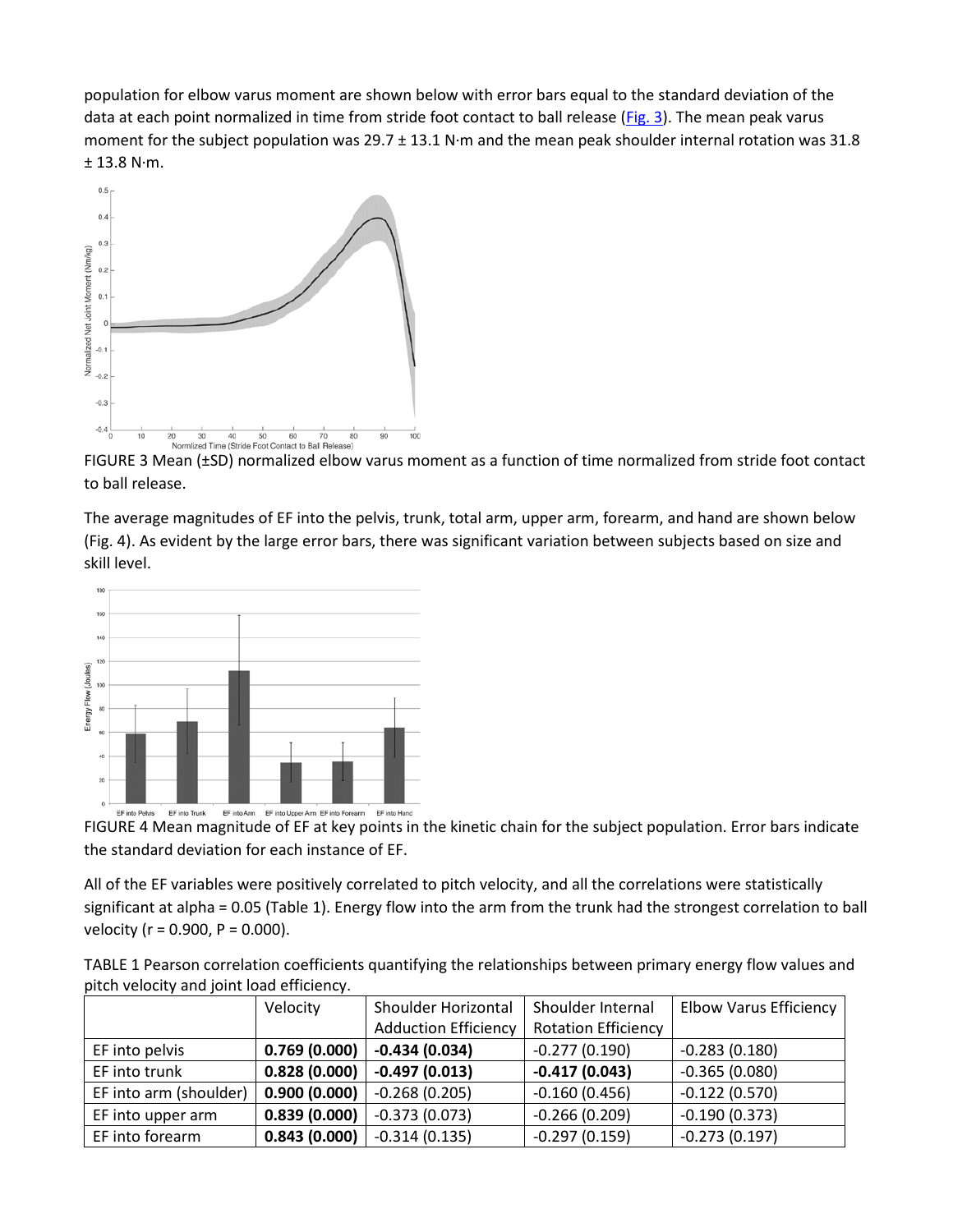| l EF into hand                                                                                           |  | $\mid$ 0.845 (0.000) $\mid$ -0.295 (0.162) | $\mid$ -0.193 (0.365) | $\vert$ -0.146 (0.496) |  |  |
|----------------------------------------------------------------------------------------------------------|--|--------------------------------------------|-----------------------|------------------------|--|--|
| P values are displayed in parenthesis. Significant P values ( $P < 0.05$ ) are highlighted in bold font. |  |                                            |                       |                        |  |  |

Energy flow into the pelvis, trunk and arm was broken into its subcomponents produced by joint force power (the joint contact forces) and segment torque power (the joint torques). The correlations between velocity and the magnitude of EF from each of these components of segment power were also statistically significant (Table 2). This included EF into the pelvis from JFP, EF into the pelvis from STP, EF from the pelvis to trunk by JFP, EF into the trunk by STP, EF into the arm from the trunk by JFP, and energy into the arm from the trunk by STP.

TABLE 2 Pearson correlation coefficients quantifying the relationships between component energy flow values and pitch velocity and joint load efficiency.

|                       | Velocity     | Shoulder Horizontal | Shoulder Internal          | <b>Elbow Varus</b> |
|-----------------------|--------------|---------------------|----------------------------|--------------------|
|                       |              | Adduction           | <b>Rotation Efficiency</b> | Efficiency         |
|                       |              | Efficiency          |                            |                    |
| EF into pelvis by JFP | 0.752(0.000) | $-0.411(0.031)$     | $-0.309(0.142)$            | $-0.308(0.143)$    |
| EF into pelvis by     | 0.470(0.020) | $-0.171(0.424)$     | $-0.043(0.842)$            | $-0.002(0.992)$    |
| <b>STP</b>            |              |                     |                            |                    |
| EF pelvis to trunk    | 0.814(0.000) | $-0.555(0.005)$     | $-0.490(0.015)$            | $-0.440(0.032)$    |
| by JFP                |              |                     |                            |                    |
| EF into trunk by STP  | 0.670(0.000) | $-0.252(0.224)$     | $-0.157(0.464)$            | $-0.112(0.602)$    |
| EF out of shoulder    | 0.874(0.000) | $-0.398(0.054)$     | $-0.204(0.338)$            | $-0.157(0.464)$    |
| by JFP                |              |                     |                            |                    |
| EF out of shoulder    | 0.872(0.000) | $-0.105(0.626)$     | $-0.099(0.645)$            | $-0.075(0.729)$    |
| by STP                |              |                     |                            |                    |

P values are displayed in parenthesis. Significant P values (P < 0.05) are highlighted in bold font.

# **DISCUSSION**

Baseball pitching is an open kinetic chain motion, beginning with the initialization of forward momentum by the back leg, and terminating with the release of the ball toward home plate. The correct timing and contribution of events in the kinetic chain has been suggested to be critical both for producing high ball velocity as well as for limiting the joint load on the pitcher  $(12,19,20)$ . Although the importance of the kinetic chain is often referenced in regard to baseball pitching ( $\frac{19,20,22}{2}$ ), energy generation and transfer during the movement have not been reported. In addition, many baseball biomechanics studies have focused solely on the upper trunk and throwing arm. Although these studies have provided significant insight into proper throwing mechanics, there remains a gap in the understanding of how power generation in the lower extremities, trunk, and arm relate to the upperextremity kinetics and ball velocity.

The calculated upper-extremity joint moments for this study were very similar to those reported for this age group in previous research. Fleisig et al.  $(12)$  reported a mean peak varus moment of 28 ± 7 N·m and a mean peak shoulder internal rotation moment of 30  $\pm$  7 N·m for a population of 10- to 15-yr-old athletes. In addition, Aguinaldo et al. ( $^{10}$ ) reported a mean peak shoulder internal rotational moment of 33 ± 3 N·m in a subject population with a mean age of 12 yr. The mean elbow varus moment found for this study was 29.7  $\pm$  13.1 N·m and the mean shoulder internal rotation moment was 31.8 ± 13.8 N·m. The kinematic data were also consistent with previously reported data. The patterns of mean shoulder external rotation angle and mean elbow flexion angle from stride contact to ball release for this population are in agreement with those reported for this age group by Sabick et al. (<sup>2</sup>).

The results of this study give strong evidence regarding the importance of EF in regard to producing high pitch velocities as every energy flow variable quantified in this study was significantly correlated with velocity. This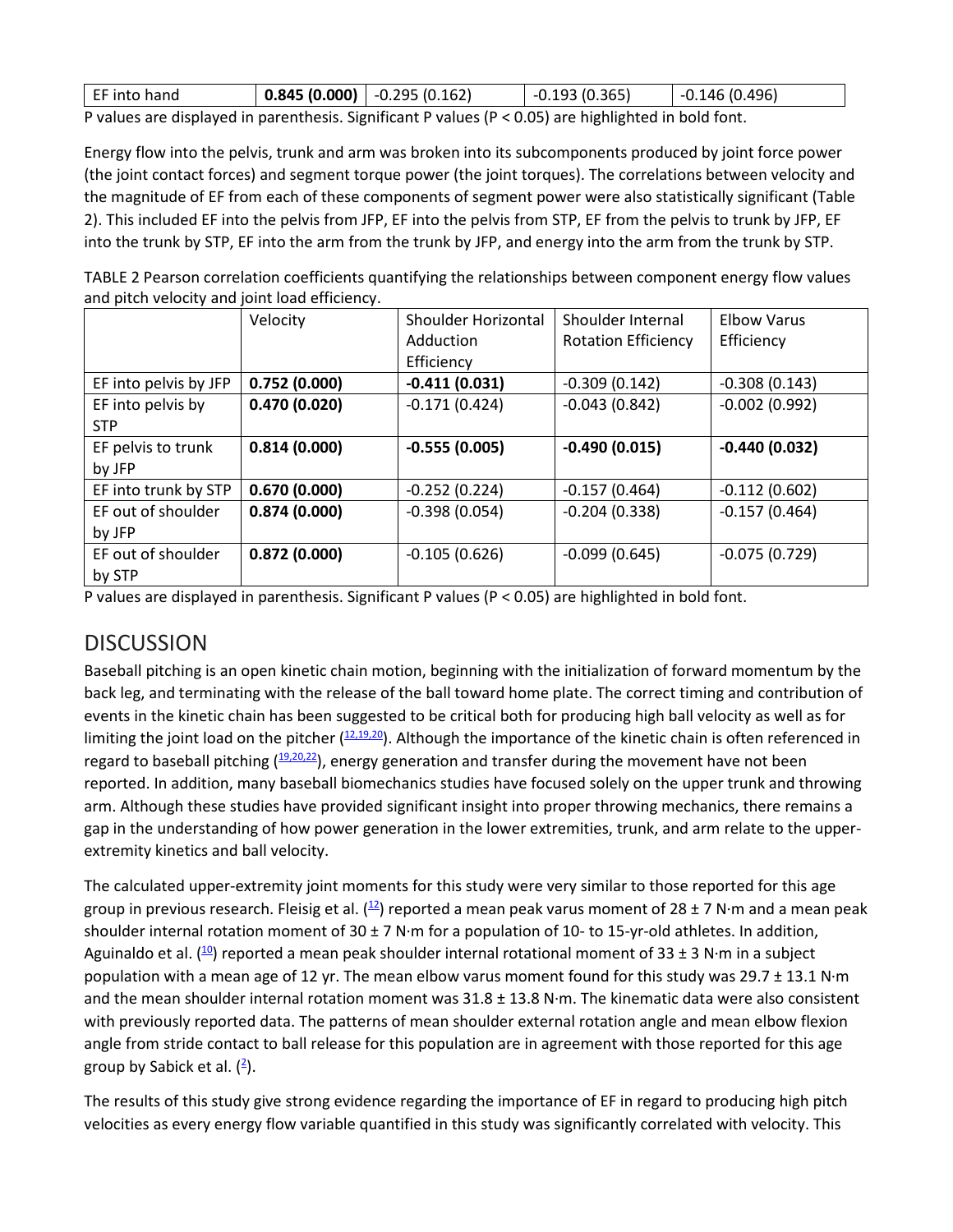finding is logical because the velocity of the ball is closely related to its kinetic energy at release. Therefore, if the pitcher is able to transfer more energy into the ball, the ball will have a greater kinetic energy and subsequent ball velocity.

Total EF into the throwing arm from the trunk had the strongest correlation to ball velocity (*r* = 0.900, *P* = 0.000) of all energy components quantified. This EF value was also the largest energy value of any instance calculated, emphasizing the importance of the lower extremities and trunk in producing the energy to move the ball at high velocities. However, EF into the upper arm, EF into the forearm, and EF into the hand all also had strong relationships to velocity, indicating that effective energy flow through the arm is critical in delivering the energy from the trunk to the ball.

Pitch efficiency was characterized by three key upper-extremity joint moments: horizontal shoulder adduction moment, shoulder internal rotation moment, and elbow varus moment each normalized by subject height, mass, and velocity. The effective units of these metrics became "joint load per miles per hour." The goal of investigating upper-extremity loading from this perspective was to identify movement patterns that minimized joint loads without necessarily compromising pitch velocity.

Given that the magnitude of EF was shown to be strongly related to pitch velocity, it was hypothesized that certain methods or patterns of energy generation and transfer may be more effective in producing the overall EF required for high pitch velocity, while placing less load on the upper-extremity joints. The results from this study reinforce this hypothesis that specific instances of EF were related to increased pitch efficiency. Energy flow through the trunk appeared to be particularly important for improved efficiency of the pitch. The total EF into the trunk and the EF into the trunk by JFP both had significant relationships to horizontal shoulder adduction efficiency and shoulder internal rotation efficiency, whereas the EF from JFP also had a significant relationship to elbow varus efficiency. These results reinforce the findings in previous literature on the importance of pelvic and trunk timing, kinematics, and control in regard to upper-extremity kinematics, upperextremity kinetics, and pitch velocity  $(19,23,24,33-36)$ . Oyama previously found that pitchers with improper pelvis and trunk sequencing had a greater magnitude of proximal force acting on the shoulder. Oyama and Urbin both stressed the importance of proximal to distal sequencing of segment rotation in regard to ball velocity and minimizing joint kinetics ( $\frac{19,24}{2}$ ). Urbin proposed that incorrect timing might cause disruptions in the energy generated and transferred to the upper extremity. This disconnect in the energy transfer was theorized to either adversely affect ball velocity or require additional loading of the upper extremity to compensate for the lost energy (<sup>19</sup>). Energy flow analysis is an excellent tool to investigate this assertion because it can quantitatively identify disconnects in energy transfer and investigate their impact on pitch velocity and upper-extremity joint loading. It should be noted that improved efficiency does not necessarily imply a decrease in the magnitude of upper-extremity joint torques. Instead, increased pitch efficiency could also be the result of increasing ball velocity without increasing joint moments.

The results of this study are also consistent with the findings of a similar study investigating energy flow during the tennis serve  $(26)$ . That study found that tennis players who transferred more energy from the shoulder into the serving arm had higher serve speeds and fewer overuse injuries. The importance of the energy transfer from the trunk to the dominant arm in generating ball velocity was supported by our data. The fact that multiple instances of energy flow were significantly related to several different efficiency metrics providing evidence that certain energy transfer patterns may also positively impact joint loading in pitching.

The magnitude of EF from the pelvis to trunk by JFP had a significant correlation to all three efficiency metrics. This component of energy flow is calculated as the integral of the positive joint force power transfer at the pelvis/trunk joint after stride foot contact. Therefore, it represents the energy transfer that drives the trunk, over the stride leg, toward home plate. This same energy component also comprises a large portion of the total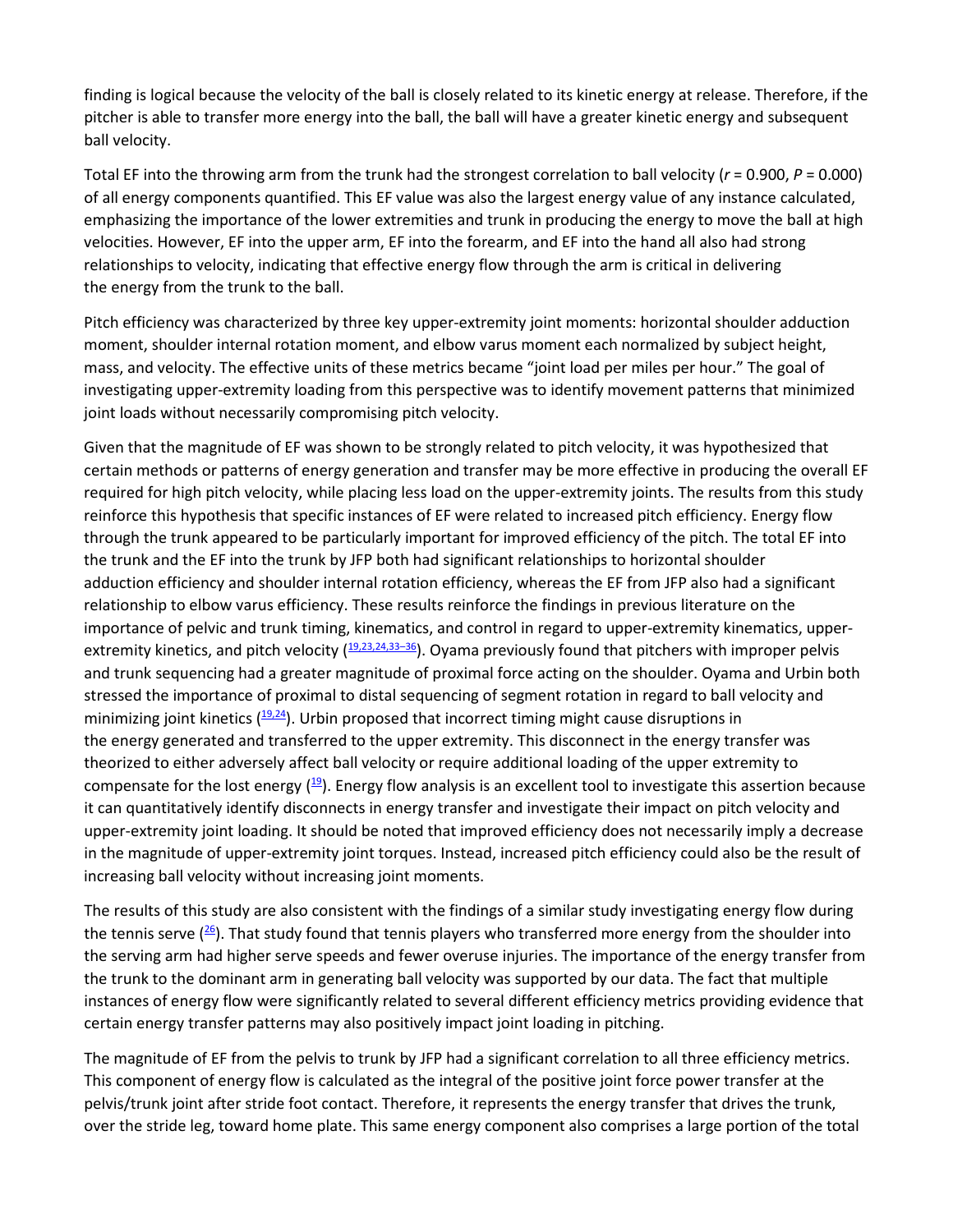EF out the pelvis and total EF into the trunk. Therefore, energy flow from the pelvis to trunk by JFP is likely a major reason that EF into the trunk also had significant correlations to horizontal shoulder adduction efficiency and shoulder internal rotation efficiency. These results give evidence that EF through the trunk by JFP may be particularly important to producing a high velocity and efficient pitch. Because the joint forces driving the trunk forward occur above the blocking front hip, a moment arm is created, and these forces would also contribute to the forward flexion of the trunk. Stodden reported that increased forward flexion of the trunk was related to increased pitch velocity  $(37)$ . It was, additionally, found by Laughlin that pitchers with a history of shoulder injuries had decreased forward trunk flexion at release compared to healthy subjects  $(38)$ . Together these findings support the idea that appropriate trunk EF is improved for improved pitch efficiency.

The age range of 9 to 13 yr encompassed athletes who participated at youth levels but who varied greatly in size, skill, and pitching experience. The impact of collecting data in a laboratory and using a constructed pitching mound on the results is unknown, although the subjects were able to throw their regulation distance to the strike zone. Additionally, the data collection occurred in the fall, after the subjects' baseball season ended, or in the spring, before the season began. There is a potential that the subjects were not at the peak performance level achieved during the season. However, the mean pitching velocity of this population at 23.5 m·s<sup>-1</sup> was consistent with other studies on the same age group, indicating a reasonable level of proficiency and conditioning. There is no previous research on energy flow in baseball to compare the values calculated for the youth subjects so it is difficult to determine how their energy flow data varies from adults. It is also unclear what normal EF values are for a well-developed pitcher.

Future research should apply energy flow analysis to additional subject populations to better characterize how pitchers at different levels generate and transfer energy. Additionally EF analysis should be utilized in conjunction with a kinematic analysis to understand how specific movement patterns and timing relate to EF through the kinetic chain.

## **CONCLUSIONS**

Energy flow analysis is an effective tool that can be utilized as a quantitative assessment of the kinetic chain to gain a deeper understanding of how energy is transferred among body segments, and how specific pitching mechanics impact this movement. The results of this study support the importance of generating energy flow throughout the body to produce high velocities and greater magnitudes of energy flow through the trunk to improve pitch efficiency. Given the increased pressure on youth athletes perform at a high level and participate in a greater volume of games, understanding how these athletes can maintain this performance while minimizing the load on their elbow and shoulder is critical to curbing the increase in major arm injuries that have become more prevalent in youth pitchers.

There were no external funding sources or conflicts of interest relating to this study. The results of this study are presented clearly, honestly, and without fabrication, falsification, or inappropriate data manipulation. The results of this study do not constitute endorsement by the American College of Sports Medicine.

## **REFERENCES**

- 1. Chalmers PN, Sgroi T, Riff AJ, et al. Correlates with history of injury in youth and adolescent pitchers. *Art Ther*. 2015;31(7):1349–57.
- 2. Sabick MB, Torry MR, Lawton RL, Hawkins RJ. Valgus torque in youth baseball pitchers: a biomechanical study. *J Shoulder Elbow Surg*. 2004;13(3):349–55.
- 3. Fleisig GS, Andrews JR. Prevention of elbow injuries in youth baseball pitchers. *Sports Health*. 2012;4(5):419– 24.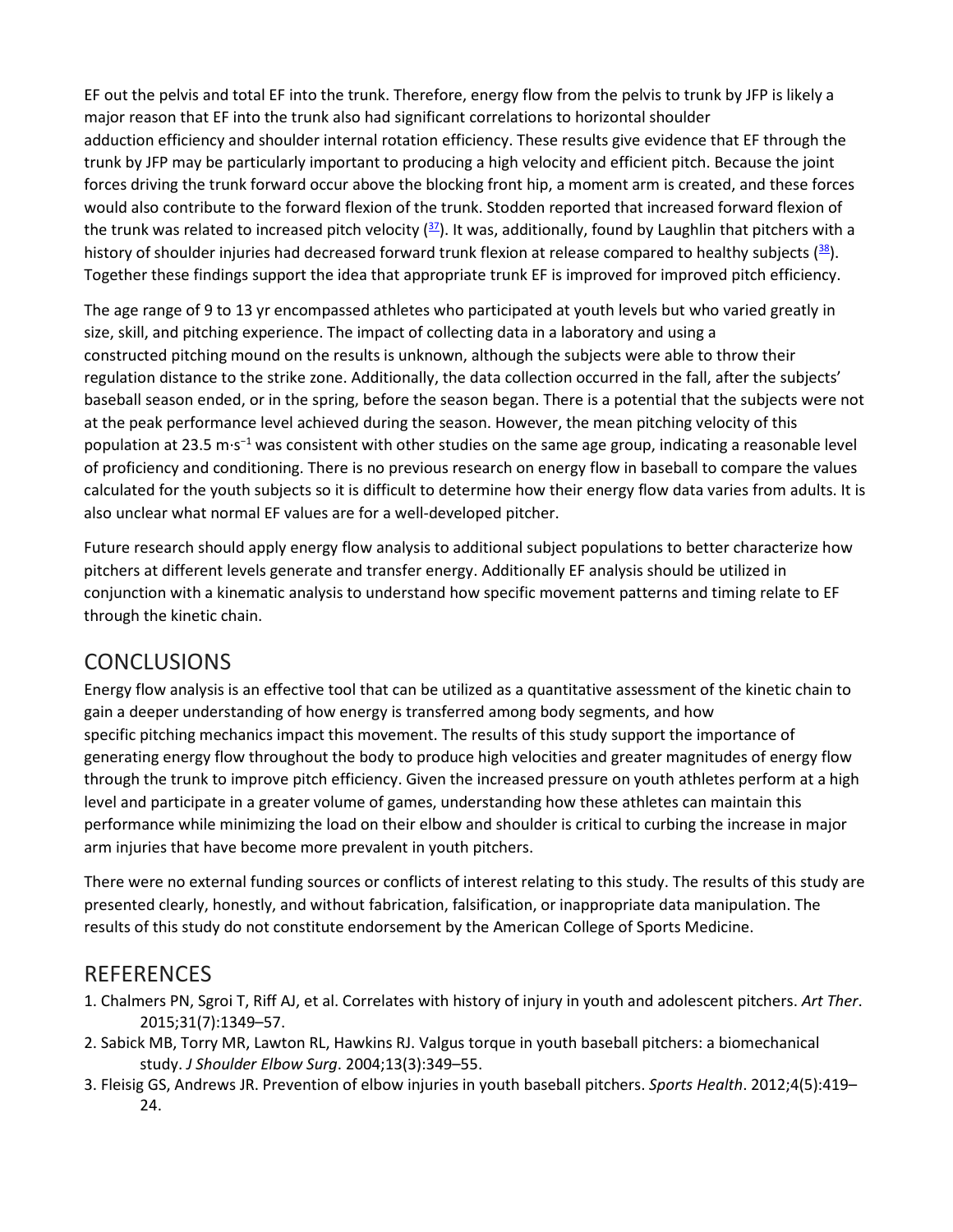- 4. Olsen SJ, Fleisig GS, Dun S, Loftice J, Andrews JR. Risk factors for shoulder and elbow injuries in adolescent baseball pitchers. *Am J Sports Med*. 2006;34(6):905–12.
- 5. Petty DH, Andrews JR, Fleisig GS, Cain EL. Ulnar collateral ligament reconstruction in high school baseball players: clinical results and injury risk factors. *Am J Sports Med*. 2004;32(5):1158–64.
- 6. Popchak A, Burnett T, Weber N, Boninger M. Factors related to injury in youth and adolescent baseball pitching, with an eye toward prevention. *Am J Phys Med Rehabil*. 2015;94(5):395–409.
- 7. Post E, Laudner KG, McLoda TA, Wong R. Correlation of shoulder and elbow kinetics with ball velocity in collegiate baseball pitchers. *J Athl Train*. 2015;50(6):629–33.
- 8. Lyman S, Fleisig GS, Andrews JR, Osinski ED. Effect of pitch type, pitch count, and pitching mechanics on risk of elbow and shoulder pain in youth baseball pitchers. *Am J Sports Med*. 2002;30(4):463–8.
- 9. Lyman S, Fleisig GS, Waterbor JW, et al. Longitudinal study of elbow and shoulder pain in youth baseball pitchers. *Med Sci Sports Exerc*. 2001;33(11):1803–10.
- 10. Aguinaldo AL, Buttermore J, Chambers HG. Effects of upper trunk rotation on shoulder joint torque among baseball pitchers of various levels. *J Appl Biomech*. 2007;23(1):42–51.
- 11. Davis JT, Limpisvasti O, Fluhme D, et al. The effect of pitching biomechanics on the upper extremity in youth and adolescent baseball pitchers. *Am J Sports Med*. 2009;37(8):1484–91.
- 12. Fleisig GS, Barrentine SW, Zheng N, Escamilla RF, Andrews JR. Kinematic and kinetic comparison of baseball pitching among various levels of development. *J Biomech*. 1999;32(12):1371–5.
- 13. Kageyama M, Sugiyama T, Kanehisa H, Maeda A. Difference between adolescent and collegiate baseball pitchers in the kinematics and kinetics of the lower limbs and trunk during pitching motion. *J Sports Sci Med*. 2015;14(2):246–55.
- 14. Keeley DW, Hackett T, Keirns M, Sabick MB, Torry MR. A biomechanical analysis of youth pitching mechanics. *J Pediatr Orthoped*. 2008;28(4):452–9.
- 15. Sabick MB, Kim YK, Torry MR, Keirns MA, Hawkins RJ. Biomechanics of the shoulder in youth baseball pitchers: implications for the development of proximal humeral epiphysiolysis and humeral retrotorsion. *Am J Sports Med*. 2005;33(11):1716–22.
- 16. Sgroi T, Chalmers PN, Riff AJ, et al. Predictors of throwing velocity in youth and adolescent baseball pitchers. *J Shoulder Elbow Surg*. 2015;24(9):1339–45.
- 17. Wicke J, Keeley DW, Oliver GD. Comparison of pitching kinematics between youth and adult baseball pitchers: a meta-analytic approach. *Sports Biomech*. 2013;12(4):315–23.
- 18. Aguinaldo AL, Chambers HG. Correlation of throwing mechanics with elbow valgus load in adult baseball pitchers. *Am J Sports Med*. 2009;37(1):2043–8.
- 19. Urbin MA, Fleisig GS, Abebe A, Andrews JR. Associations between timing in the baseball pitch and shoulder kinetics, elbow kinetics, and ball speed. *Am J Sports Med*. 2013;41(2):336–42.
- 20. Elliot B, Grove JR, Gibson B. Timing of the lower limb drive and throwing limb movement in baseball pitching. *Int J Sports Biomech*. 1988;4(1):59–67.
- 21. MacWilliams B, Choi T, Perezous M, Chao E, McFarland E. Characteristic ground-reaction forces in baseball pitching. *Am J Sports Med*. 1998;26(1):66–71.
- 22. Seroyer ST, Nho SJ, Bach BR, Bush-Joseph CA, Nicholson GP, Romeo AA. The kinetic chain in overhand pitching: its potential role for performance enhancement and injury prevention. *Sports Health*. 2010;2(2):135–46.
- 23. Laudner KG, Wong R, Onuki T, Lynall R, Meister K. The relationship between clinically measured hip rotational motion and shoulder biomechanics during the pitching motion. *J Sci Med Sport*. 2015;18(5):581–4.
- 24. Oyama S, Yu B, Blackburn JT, Padua DA, Li L, Myers JB. Improper trunk rotation sequence is associated with increased maximal shoulder external rotation angle and shoulder joint force in high school baseball pitchers. *Am J Sports Med*. 2014;42(9):2089–94.
- 25. Graci V, Van Dillen LR, Salsich GB. Gender differences in trunk, pelvis and lower limb kinematics during a single leg squat. *Gait Posture*. 2012;36(3):461–6.